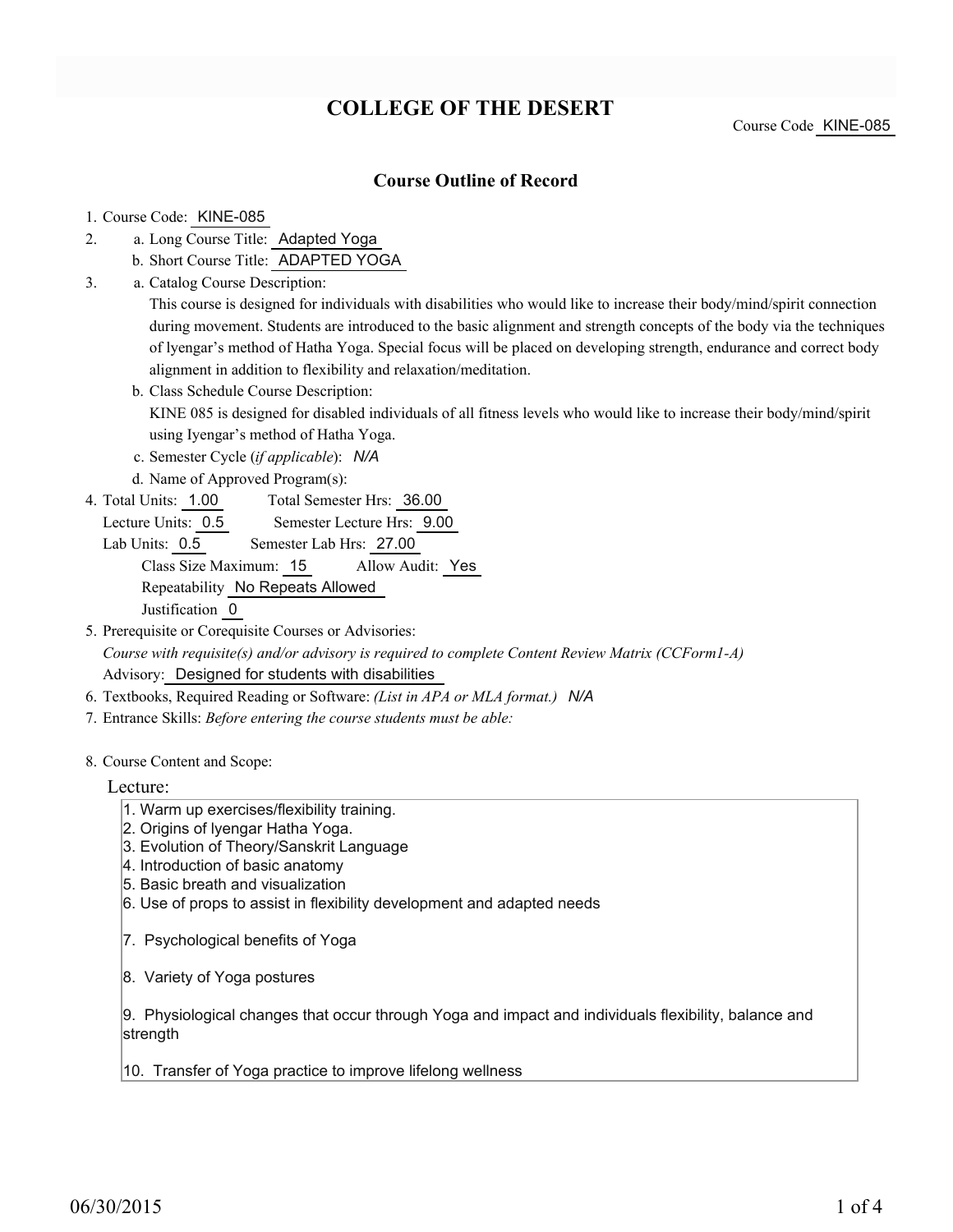### KINE 085-Adapted Yoga

Lab: *(if the "Lab Hours" is greater than zero this is required)*

| Lab: (if the "Lab Hours" is greater than zero this is required) |                                                                                                    |  |  |  |  |  |  |
|-----------------------------------------------------------------|----------------------------------------------------------------------------------------------------|--|--|--|--|--|--|
|                                                                 | 1. Pre and Post flexibility analysis                                                               |  |  |  |  |  |  |
|                                                                 | 2. Pre and Post muscular endurance testing                                                         |  |  |  |  |  |  |
|                                                                 | 3. Pre and Post core strength analysis                                                             |  |  |  |  |  |  |
|                                                                 | 4. Progressive yoga programming                                                                    |  |  |  |  |  |  |
|                                                                 | 5. Identification and assistance with individual modifications for adapted students                |  |  |  |  |  |  |
|                                                                 | 6. Application of yoga exercises to improve upper body flexiblity, strength and balance            |  |  |  |  |  |  |
|                                                                 | 7. Application of yoga exercises to improve lower body flexibility, strength and balance           |  |  |  |  |  |  |
|                                                                 | 8. Application of progressive yoga postures and stretches to enhance back flexibility and strength |  |  |  |  |  |  |
|                                                                 |                                                                                                    |  |  |  |  |  |  |
|                                                                 |                                                                                                    |  |  |  |  |  |  |

9. Course Student Learning Outcomes:

1.

Apply a personal full body flexibility routine focused on all major muscle groups.

2.

Identify through written analysis the principles of kinesiology and basic anatomy as related to muscular flexibility and yoga exercises.

- 10. Course Objectives: Upon completion of this course, students will be able to:
	- a. Demonstrate proper form and technique in various yoga poses.

b. Identify core strengthening exercises and the muscle groups they target.

c. Identify through written analysis the principles of kinesiology and basic anatomy as related to muscular flexibility and yoga exercises.

11. Methods of Instruction: *(Integration: Elements should validate parallel course outline elements)* 

- a. Activity
- b. Demonstration, Repetition/Practice
- c. Journal
- d. Laboratory
- e. Lecture
- f. Participation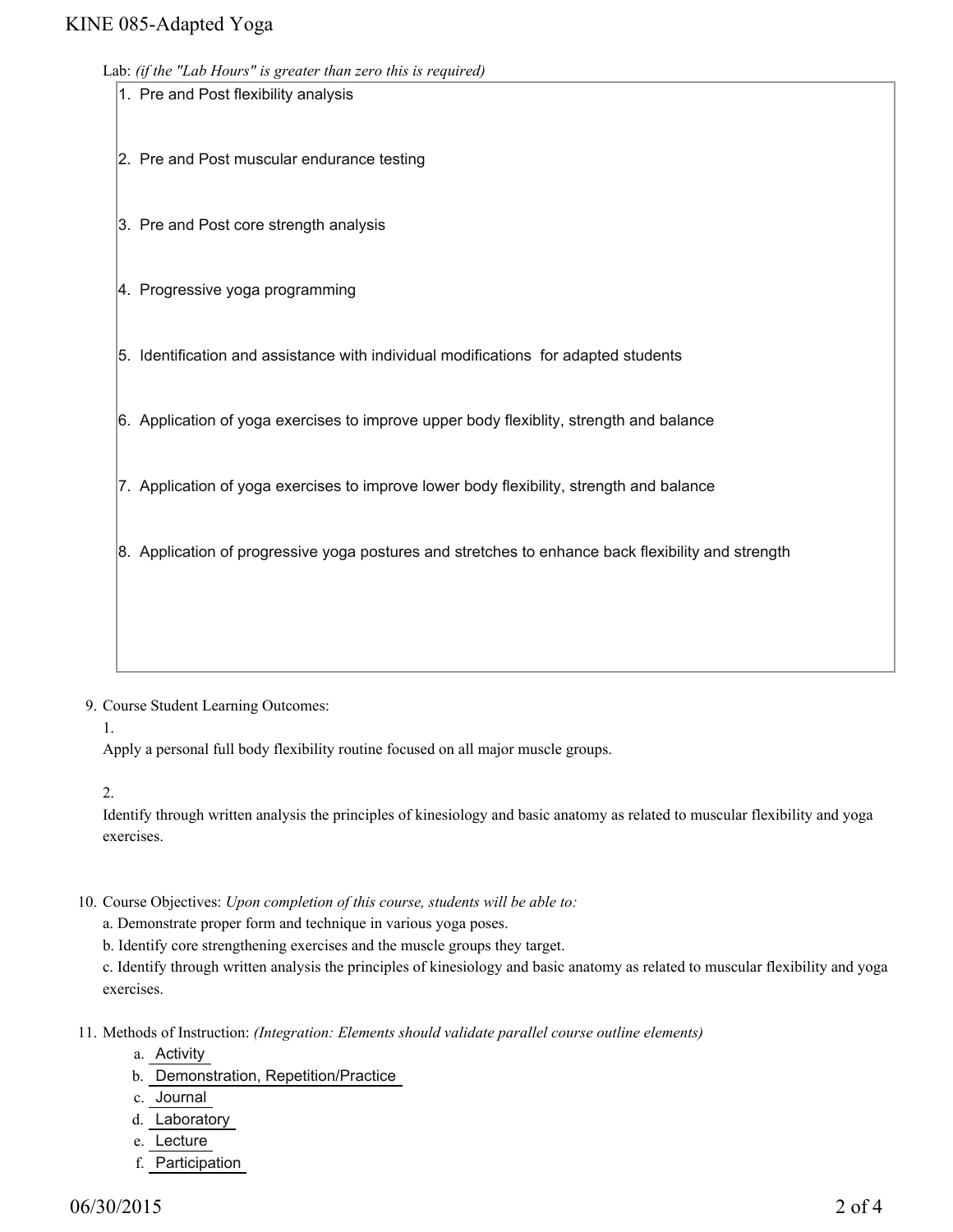## KINE 085-Adapted Yoga

- g. Self-exploration
- 12. Assignments: (List samples of specific activities/assignments students are expected to complete both in and outside of class.) In Class Hours: 36.00
	- Outside Class Hours: 18.00
		- a. Out-of-class Assignments

Reading assignments Video programs with reports Journal of yoga practices Personal program design

b. In-class Assignments

Practice yoga poses. Take lecture notes

- 13. Methods of Evaluating Student Progress: The student will demonstrate proficiency by:
	- Written homework

Homework assignments

• Critiques

Practice with other students in the class and critique each other

Guided/unguided journals

Students will keep a journal

- Group activity participation/observation Students will actively participate in yoga class
- Mid-term and final evaluations written or in-class exams
- 14. Methods of Evaluating: Additional Assesment Information:
- 15. Need/Purpose/Rationale -- All courses must meet one or more CCC missions.

PO-GE C5 – Personal Growth and Development

Value learning as a lifelong endeavor designed to enrich one's life.

Exhibit habits of intellectual exploration, personal responsibility, and well being.

- Interact with individuals and within groups with integrity and awareness of others' opinions, feelings, and
- values.

 Recognize and value the human body as an integrated organism with systemic functions such as movement, nutrition, growth, reproduction, and aging.

Make informed decisions with self-awareness in practical matters including college and career choices.

IO - Personal and Professional Development

Self-evaluate knowledge, skills, and abilities.

Develop realistic goals.

Value the feedback of others.

16. Comparable Transfer Course

| <b>University System</b>                                   | Campus | <b>Course Number</b> | <b>Course Title</b> | <b>Catalog Year</b> |  |
|------------------------------------------------------------|--------|----------------------|---------------------|---------------------|--|
| 7 Special Materials and/or Fournment Required of Students: |        |                      |                     |                     |  |

17. Special Materials and/or Equipment Required of Students:

Yoga mat

Required Material? 18. Materials Fees: